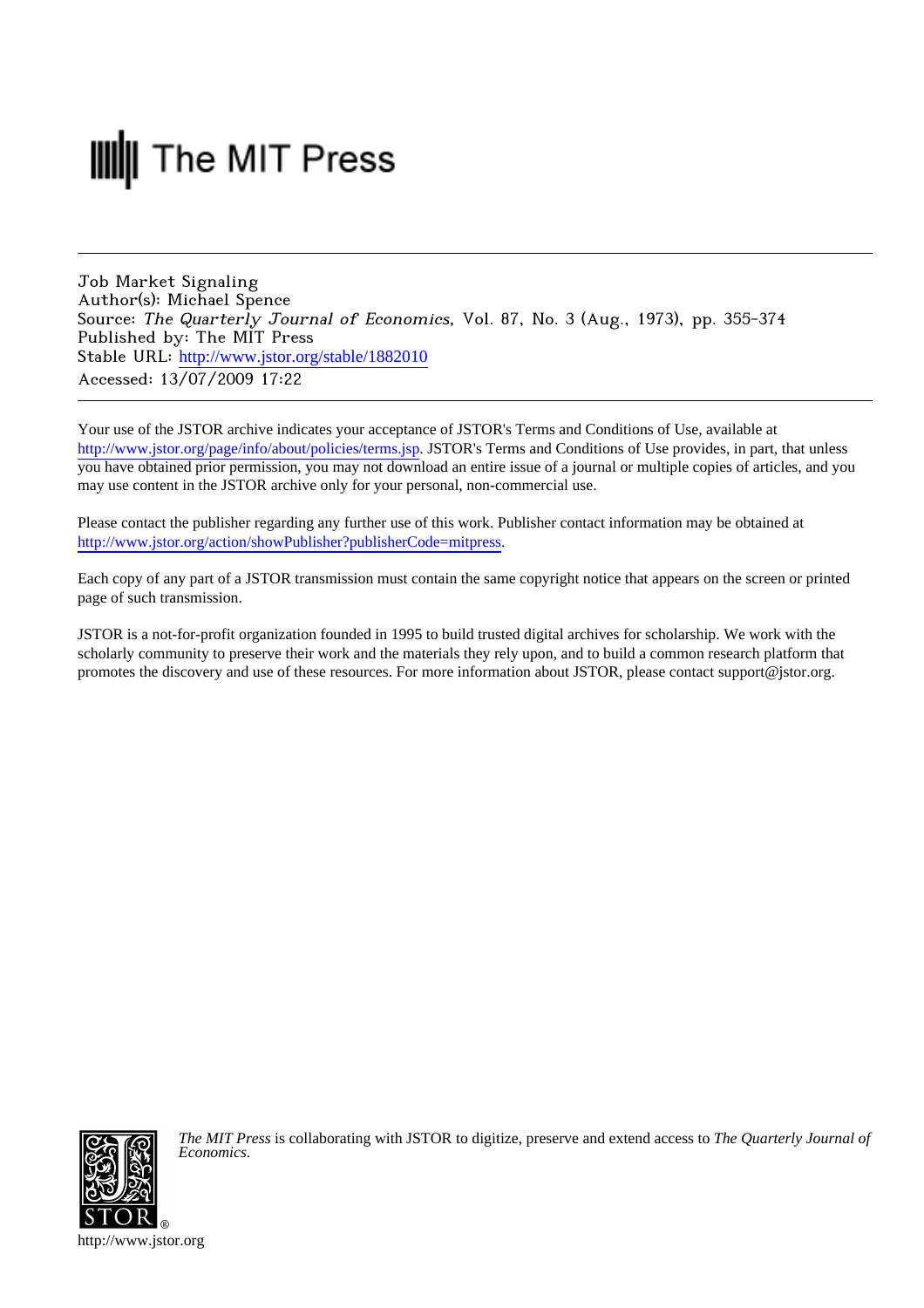## **JOB MARKET SIGNALING \***

## MICHAEL SPENCE

1. Introduction, 355. - 2. Hiring as investment under uncertainty, 356. -3. Applicant signaling, 358. - 4. Informational feedback and the definition of equilibrium, 359. -- 5. Properties of informational equilibria: an example, 361.  $-6$ . The informational impact of indices,  $368. -$  Conclusions,  $374.$ 

## 1. INTRODUCTION

The term "market signaling" is not exactly a part of the welldefined, technical vocabulary of the economist. As a part of the preamble, therefore, I feel I owe the reader a word of explanation about the title. I find it difficult, however, to give a coherent and comprehensive explanation of the meaning of the term abstracted from the contents of the essay. In fact, it is part of my purpose to outline a model in which signaling is implicitly defined and to explain why one can, and perhaps should, be interested in it. One might accurately characterize my problem as a signaling one, and that of the reader, who is faced with an investment decision under uncertainty, as that of interpreting signals.

How the reader interprets my report of the content of this essay will depend upon his expectation concerning my stay in the market. If one believes I will be in the essay market repeatedly, then both the reader and I will contemplate the possibility that I might invest in my future ability to communicate by accurately reporting the content of this essay now. On the other hand, if I am to be in the market only once, or relatively infrequently, then the above-mentioned possibility deserves a low probability. This essay is about markets in which signaling takes place and in which the primary signalers are relatively numerous and in the market sufficiently infrequently that they are not expected to (and therefore do not) invest in acquiring signaling reputations.

\* The essay is based on the author's doctoral dissertation ("Market Signalling: The Informational Structure of Job Markets and Related Phe-Signaling: The Informational Structure of Job Markets and Related Phe-<br>nomena," Ph.D. thesis, Harvard University, 1972), forthcoming as a book en-<br>titled *Market Signaling: Information Transfer in Hiring and Related Scree* 

purposes mere are round in total, and elsewhere.<br>I over many to mention all. However, I should acknowledge explicitly the magnitude of my debts to Kenneth Arrow and Thomas Schelling for persistently directing my attention to new and interesting problems.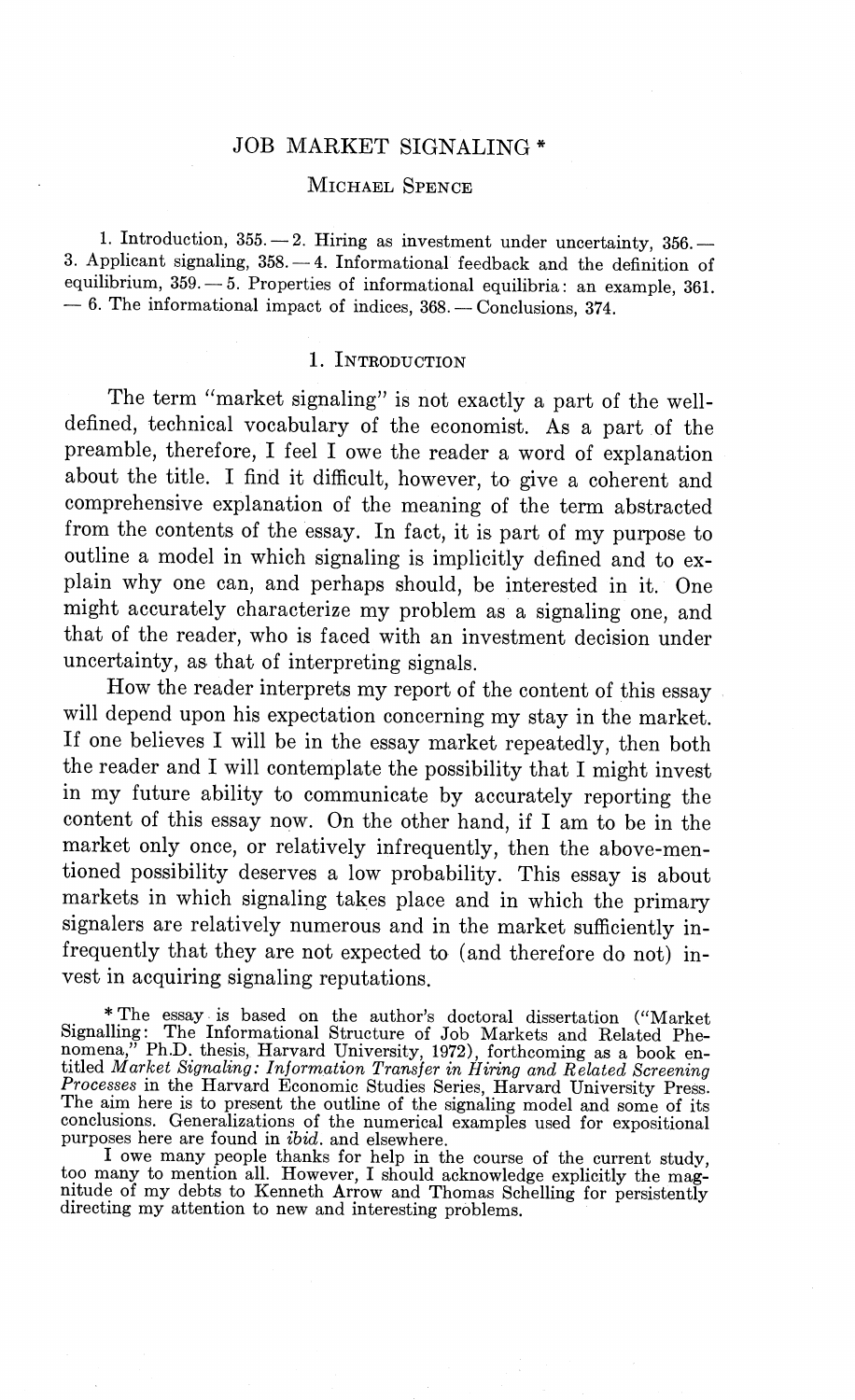I shall argue that the paradigm case of the market with this type of informational structure is the job market and will therefore focus upon it. By the end I hope it will be clear (although space limitations will not permit an extended argument) that a considerable variety of market and quasi-market phenomena like admissions procedures, promotion in organizations, loans and consumer credit, can be usefully viewed through the conceptual lens applied to the job market.

If the incentives for veracity in reporting anything by means of a conventional signaling code are weak, then one must look for other means by which information transfers take place. My aim is to outline a conceptual apparatus within which the signaling power of education, job experience, race, sex, and a host of other observable, personal characteristics can be determined. The question, put crudely, is what in the interactive structure of a market accounts for the informational content, if any, of these potential signals. I have placed primary emphasis upon (i) the definition and properties of signaling equilibria, (ii) the interaction of potential signals, and (iii) the allocative efficiency of the market.

# 2. HIRING AS INVESTMENT UNDER UNCERTAINTY

In most job markets the employer is not sure of the productive capabilities of an individual at the time he hires him.<sup>1</sup> Nor will this information necessarily become available to the employer immediately after hiring. The job may take time to learn. Often specific training is required. And there may be a contract period within which no recontracting is allowed. The fact that it takes time to learn an individual's productive capabilities means that hiring is an investment decision. The fact that these capabilities are not known beforehand makes the decision one under uncertainty.

To hire someone, then, is frequently to purchase a lottery.<sup>2</sup> In what follows, I shall assume the employer pays the certain monetary equivalent of the lottery to the individual as wage.<sup>3</sup> If he is

1. There are, of course, other informational gaps in the job market. Just as employers have less than perfect information about applicants, so also will applicants be imperfectly informed about the qualities of jobs and work enapplicants be imperiectly informed about the qualities of jobs and work environments. And in a different vein neither potential employees nor employers know all of the people in the market. The resulting activities are job

decision theory. A wave mean common comparison theory. The certain monetary equivalent of a lottery is the amount the individual would take, with certainty, in lieu of the lottery. It is generally thought to be less than t

Ţ.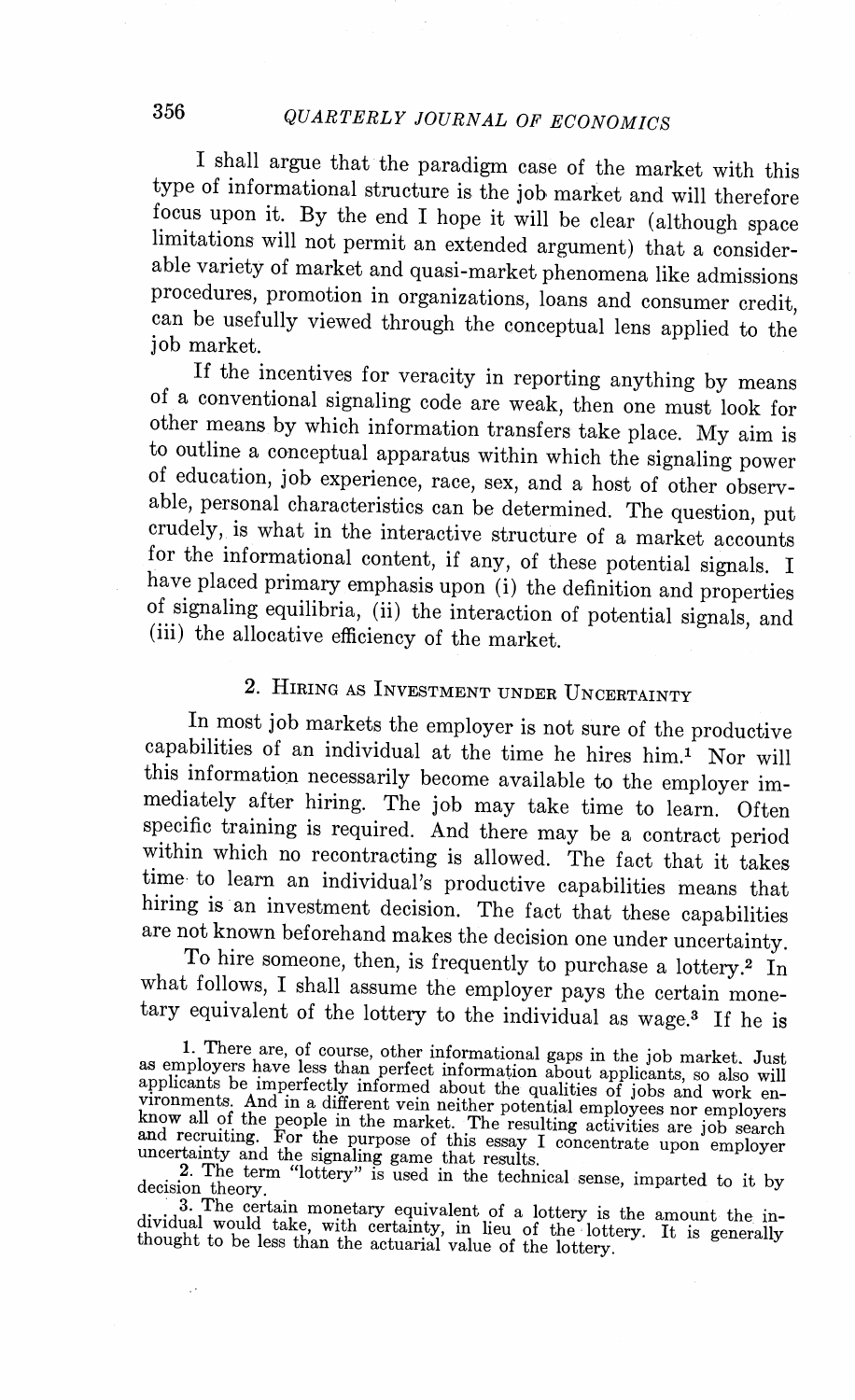risk-neutral, the wage is taken to be the individual's marginal contribution to the hiring organization.

Primary interest attaches to how the employer perceives the lottery, for it is these perceptions that determine the wages he offers to pay. We have stipulated that the employer cannot directly observe the marginal product prior to hiring. What he does observe is a plethora of personal data in the form of observable characteristics and attributes of the individual, and it is these that must ultimately determine his assessment of the lottery he is buying. (The image that the individual presents includes education, previous) work, race, sex, criminal and service records, and a host of other data.) This essay is about the endogenous market process whereby the employer requires (and the individual transmits) information about the potential employee, which ultimately determines the implicit lottery involved in hiring, the offered wages, and in the end the allocation of jobs to people and people to jobs in the market.

At this point, it is useful to introduce a distinction, the import of which will be clear shortly. Of those observable, personal attributes that collectively constitute the image the job applicant presents, some are immutably fixed, while others are alterable. For example, education is something that the individual can invest in at some cost in terms of time and money. On the other hand, race and sex are not generally thought to be alterable. I shall refer to observable, unalterable attributes as *indices*, reserving the term *signals* for those observable characteristics attached to the individual that are subject to manipulation by him.<sup>4</sup> Some attributes, like age, do change, but not at the discretion of the individual. In my terms, these are indices.

Sometime after hiring an individual, the employer will learn the individual's productive capabilities. On the basis of previous experience in the market, the employer will have conditional probability assessments over productive capacity given various combinations of signals and indices. At any point of time when confronted with an individual applicant with certain observable attributes, the employer's subjective assessment of the lottery with which he is confronted is defined by these conditional probability distributions over productivity given the new data.

From one point of view, then, signals and indices are to be re-

<sup>4.</sup> The terminological distinction is borrowed from Robert Jervis (The Logic of Images in International Relations (Princeton, N.J.: Princeton University Press, 1970)). My use of the terms follows that of Jervis sufficiently closely to warrant their transplantation.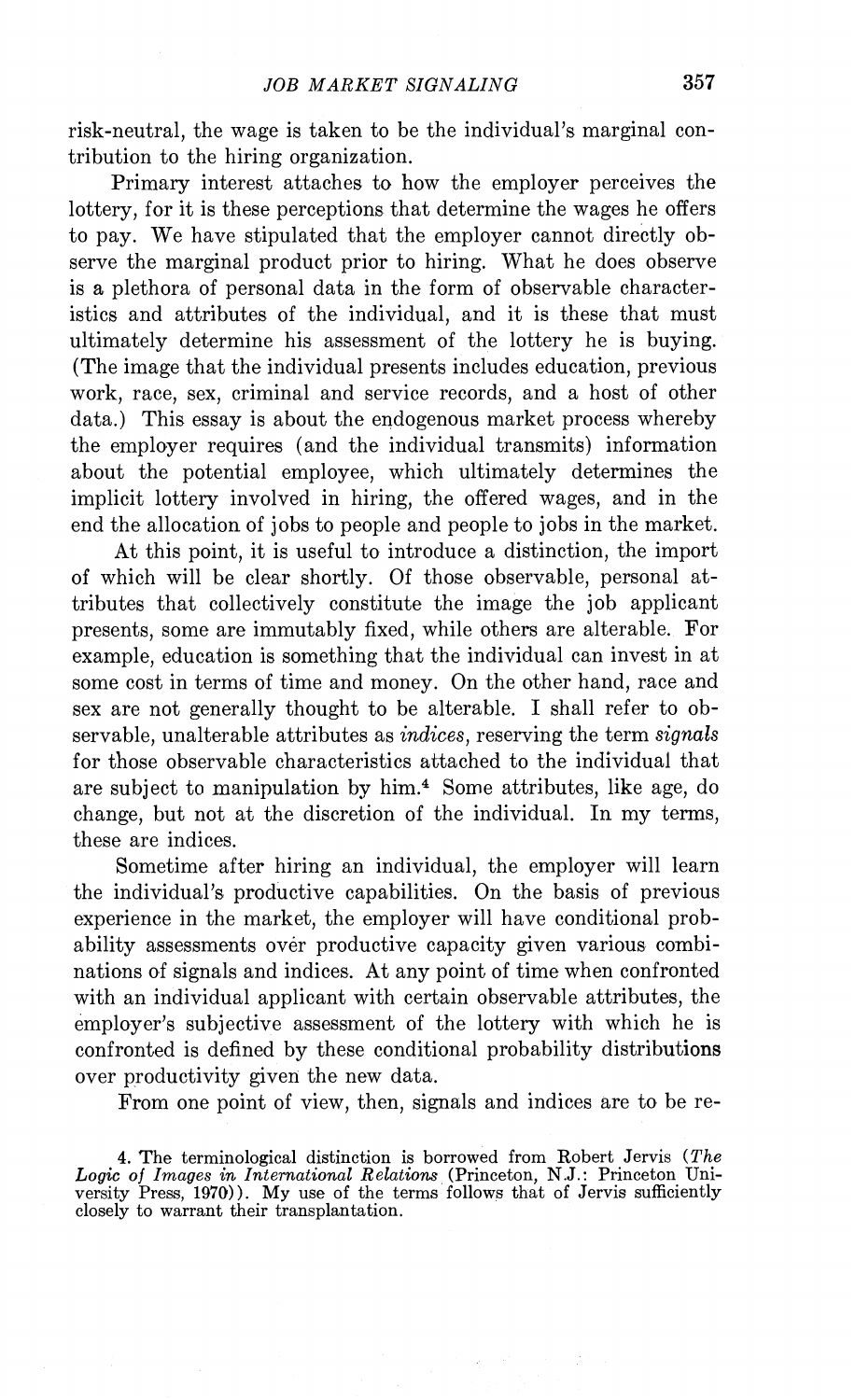garded as parameters in shifting conditional probability distributions that define an employer's beliefs.<sup>5</sup>

## 3. APPLICANT SIGNALING

For simplicity I shall speak as if the employer were risk-neutral. For each set of signals and indices that the employer confronts, he will have an expected marginal product for an individual who has these observable attributes. This is taken to be the offered wage to applicants with those characteristics. Potential employees therefore confront an offered wage schedule whose arguments are signals and indices

There is not much that the applicant can do about indices. Signals, on the other hand, are alterable and therefore potentially subject to manipulation by the job applicant. Of course, there may be costs of making these adjustments. Education, for example, is costly. We refer to these costs as *signaling costs*. Notice that the individual, in acquiring an education, need not think of himself as signaling. He will invest in education if there is sufficient return as defined by the offered wage schedule.<sup>6</sup> Individuals, then, are assumed to select signals (for the most part, I shall talk in terms of education) so as to maximize the difference between offered wages and signaling costs. Signaling costs play a key role in this type of signaling situation, for they functionally replace the less direct costs and benefits associated with a reputation for signaling reliability acquired by those who are more prominent in their markets than job seekers are in theirs.

## A Critical Assumption

It is not difficult to see that a signal will not effectively distinguish one applicant from another, unless the costs of signaling are negatively correlated with productive capability. For if this condition fails to hold, given the offered wage schedule, everyone will invest in the signal in exactly the same way, so that they cannot be distinguished on the basis of the signal. In what follows, we shall make the assumption that signaling costs are negatively correlated with productivity. It is, however, most appropriately viewed as a

5. The shifting of the distributions occurs when new market data are received and conditional probabilities are revised or updated. Hiring in the market is to be regarded as sampling, and revising conditional probabilitie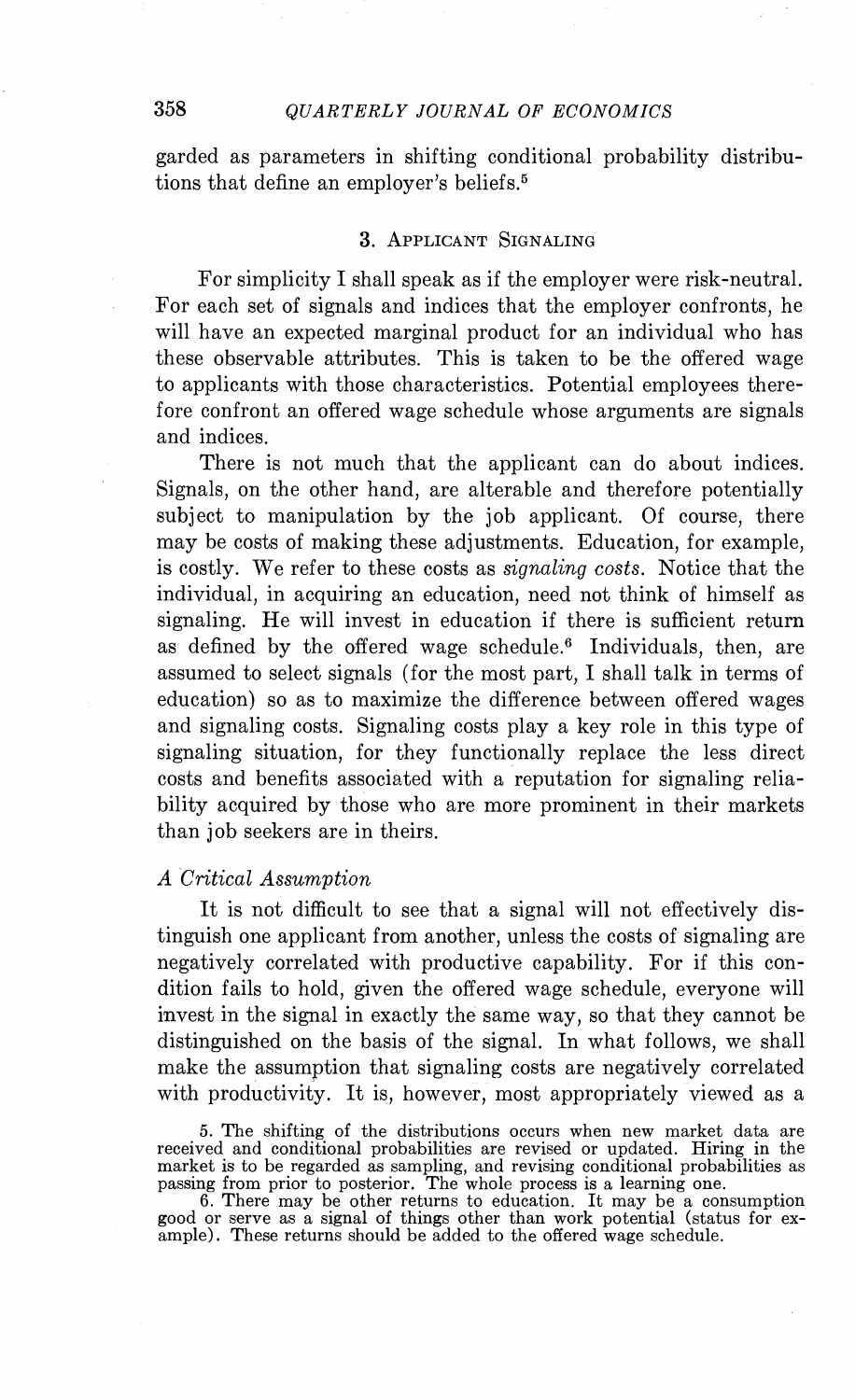

FIGURE I

Informational Feedback in the Job Market

*prerequisite* for an observable, alterable characteristic to be a persistently informative signal in the market. This means, among other things, that a characteristic may be a signal with respect to some types of jobs but not with respect to others.<sup>7</sup>

Signaling costs are to be interpreted broadly to include psychic and other costs, as well as the direct monetary ones. One element of cost, for example, is time.

## 4. INFORMATION FEEDBACK AND THE DEFINITION OF EQUILIBRIUM

At this point it is perhaps clear that there is informational feedback to the employer over time. As new market information comes in to the employer through hiring and subsequent observation of productive capabilities as they relate to signals, the employer's conditional probabilistic beliefs are adjusted, and a new round starts. The wage schedule facing the new entrants in the market generally differs from that facing the previous group. The elements in the feedback loop are shown in Figure I.

It is desirable to find a way to study this feedback loop in the

7. The reason is that signaling costs can be negatively correlated with one type of productive capability but not with another.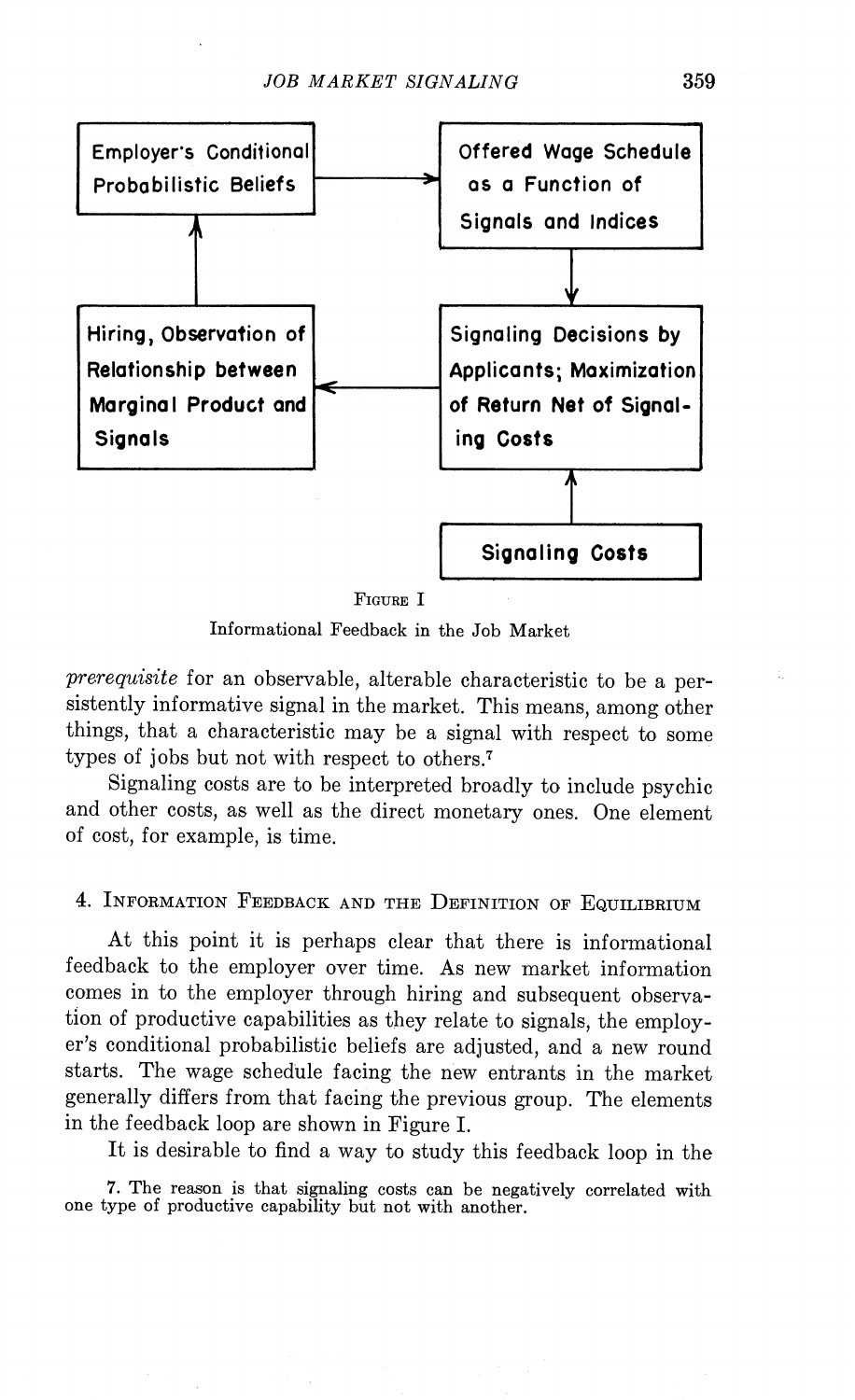market over time. To avoid studying a system in a continual state of flux, it is useful to look for nontransitory configuration of the feedback system. The system will be stationary if the employer starts out with conditional probabilistic beliefs that after one round are not disconfirmed by the incoming data they generated. We shall refer to such beliefs as self-confirming. The sense in which they are self-confirming is defined by the feedback loop in Figure I.

## A Signaling Equilibrium

As successive waves of new applicants come into the market, we can imagine repeated cycles around the loop. Employers' conditional probabilistic beliefs are modified, offered wage schedules are adjusted, applicant behavior with respect to signal choice changes, and after hiring, new data become available to the employer. Each cycle, then, generates the next one. In thinking about it, one can interrupt the cycle at any point. An equilibrium is a set of components in the cycle that regenerate themselves. Thus, we can think of employer beliefs being self-confirming, or offered wage schedules regenerating themselves, or applicant behavior reproducing itself on the next round.<sup>8</sup>

I find it most useful to think in terms of the self-confirming aspect of the employer beliefs because of the continuity provided by the employer's persistent presence in the market.<sup>9</sup> Thus, in these terms an equilibrium can be thought of as a set of employer beliefs that generate offered wage schedules, applicant signaling decisions, hiring, and ultimately new market data over time that are consistent with the initial beliefs.

A further word about the definition of equilibrium is in order. Given an offered wage schedule, one can think of the market as generating, via individual optimizing decisions, an empirical distribution of productive capabilites given observable attributes or signals (and indices). On the other hand, the employer has subjectively held conditional probabilistic beliefs with respect to productivity, given signals. In an equilibrium the subjective distribution and the one implicit in the market mechanism are identical,

8. In pursuing the properties of signaling equilibria, we select as the object for regeneration whatever is analytically convenient, but usually employer beliefs or offered wage schedules.

9. The mathematically oriented will realize that what is at issue here is a fixed point property. A mapping from the space of conditional distributions<br>over productivity given signals into itself is defined by the market response<br>mechanism. An equilibrium can be thought of as a fixed point of th A mathematical treatment of this subject is contained in Spence, op. cit.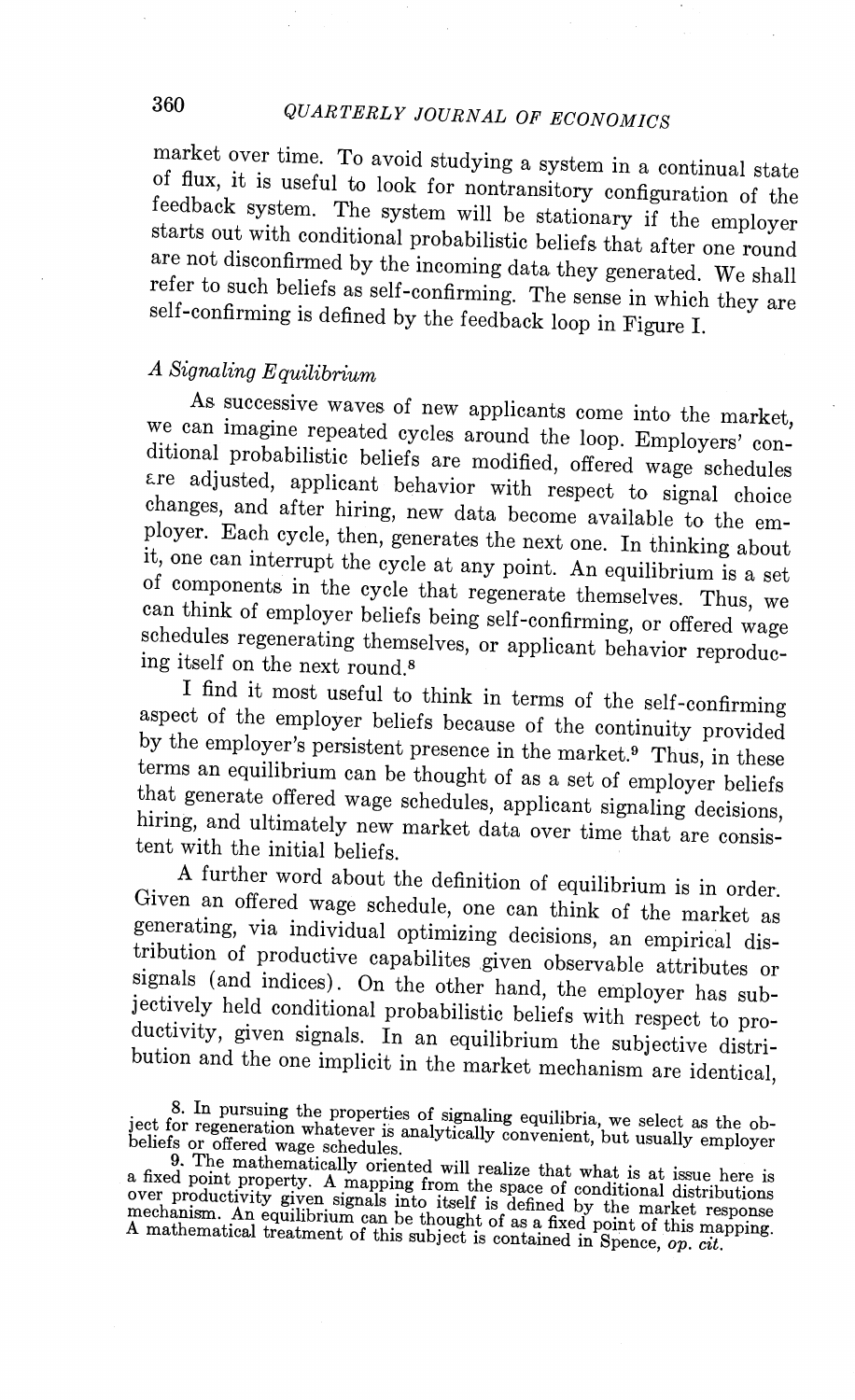over the range of signals that the employer actually observes.<sup>1</sup> Any other subjective beliefs will eventually be disconfirmed in the market because of the employer's persistent presence there.

Indices continue to be relevant. But since they are not a matter of individual choice, they do not figure prominently in the feedback system just described. I shall return to them later.

## 5. PROPERTIES OF INFORMATIONAL EQUILIBRIA: AN EXAMPLE

I propose to discuss the existence and properties of market signaling equilibria via a specific numerical example.<sup>2</sup> For the time being, indices play no part. The properties of signaling equilibria that we shall encounter in the example are general.<sup>3</sup>

Let us suppose that there are just two productively distinct groups in a population facing one employer. Individuals in Group I have a productivity of 1, while those in Group II have a productivity of  $2.4$  Group I is a proportion  $q_1$  of the population; Group II is a proportion of  $1-q_1$ . There is, in addition, a potential signal, say education, which is available at a cost. We shall assume that education is measured by an index  $y$  of level and achievement and is subject to individual choice. Education costs are both monetary and psychic. It is assumed that the cost to a member of Group I of  $y$ units of education is  $y$ , while the cost to a member of Group II is  $y/2$ .

We summarize the underlying data of our numerical example in Table L.

| Group | Marginal<br>product | Proportion of<br>population | Cost of educa-<br>tion level $y$ |
|-------|---------------------|-----------------------------|----------------------------------|
|       |                     | ч1                          |                                  |
|       |                     | $1-q_1$                     | y/2                              |

TABLE I DATA OF THE MODEL

1. In a multi-market model one faces the possibility that certain types of potential applicants will rationally select themselves out of certain job or potential approximately will rationary select themselves out of certain igno<br>markets, and hence certain signal configurations may never appear in these<br>markets. When this happens, the beliefs of the employers in the rel

2. Obviously, an example does not prove generality. On the other hand, if the reader will take reasonable generality on faith, the example does illustrate some essential properties of signaling equilibria.

3. See Spence, op. cit.

4. For productivity the reader may read "what the individual is worth<br>to the employer." There is no need to rely on marginal productivity here.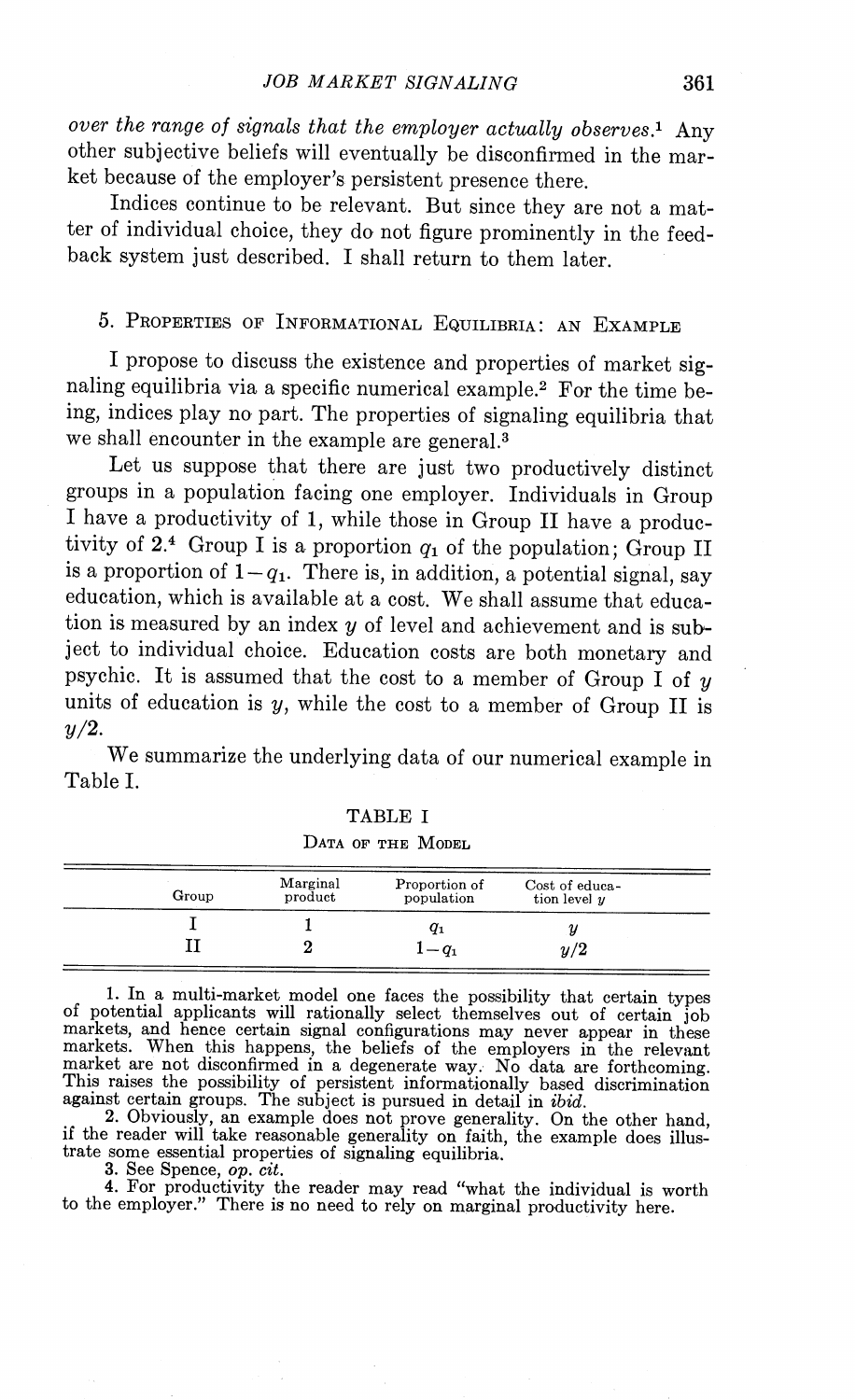

**FIGURE II** 

Offered Wages as a Function of Level of Education

To find an equilibrium in the market, we guess at a set of selfconfirming conditional probabilistic beliefs for the employer and then determine whether they are in fact confirmed by the feedback mechanisms described above. Suppose that the employer believes that there is some level of education, say  $y^*$  such that if  $y < y^*$ , then productivity is one with probability one, and that if  $y \geq y^*$ , then productivity will be two with probability one. If these are his conditional beliefs, then his offered wage schedule,  $W(y)$ , will be as shown in Figure II.

Given the offered wage schedule, members of each group will select optimal levels for education. Consider the person who will set  $y < y^*$ . If he does this, we know he will set  $y = 0$  because education is costly, and until he reaches  $y^*$ , there are no benefits to increasing  $y$ , given the employer's hypothesized beliefs. Similarly, any individual who sets  $y \ge y^*$  will in fact set  $y = y^*$ , since further increases would merely incur costs with no corresponding benefits. Everyone will therefore either set  $y=0$  or set  $y=y^*$ . Given the employer's initial beliefs and the fact just deduced, if the employer's beliefs are to be confirmed, then members of Group I must set  $y=0$ , while members of Group II set  $y=y^*$ . Diagrams of the options facing the two groups are shown in Figure III.

Superimposed upon the wage schedule are the cost schedules for the two groups. Each group selects  $y$  to maximize the difference between the offered wages and the costs of education. Given the level of  $y^*$  in the diagram, it is easy to see that Group I selects  $y=0$ , and Group II sets  $y = y^*$ . Thus, in this case the employer's beliefs are confirmed, and we have a signaling equilibrium. We can state the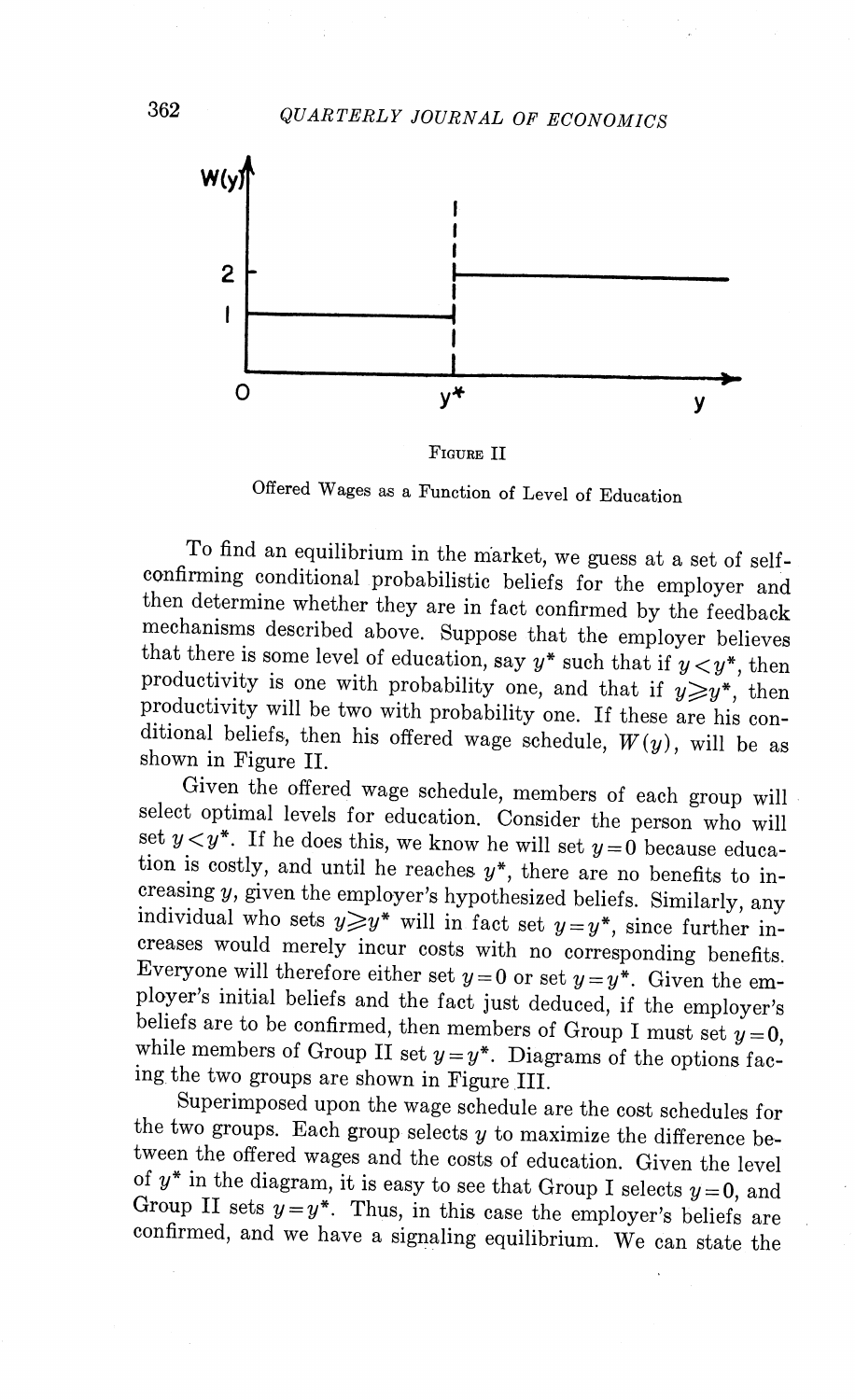

## FIGURE III

Optimizing Choice of Education for Both Groups

conditions on behavior by the two groups, in order that the employer's beliefs be confirmed, in algebraic terms. Group I sets  $y=0$  if

 $1 > 2 - y^*$ .

Group II will set  $y=y^*$  as required, provided that  $2 - y^*/2 > 1$ .

Putting these two conditions together, we find that the employer's initial beliefs are confirmed by market experience, provided that the parameter  $y^*$  satisfies the inequality,

 $1 < y^* < 2$ .

It is worth pausing at this point to remark upon some striking features of this type of equilibrium. One is that within the class of employer expectations used above, there is an infinite number of possible equilibrium values for  $y^*$ . This means that there is an infinite number of equilibria. In any one of the equilibria the employer is able to make perfect point predictions concerning the productivity of any individual, having observed his level of education. The reader will realize that this property is special and depends, at least in part, upon the assumption that education costs are perfectly negatively correlated with productivity. However, even in this case, there are equilibria in which the employer is uncertain, as we shall shortly see.

The equilibria are not equivalent from the point of view of welfare. Increases in the level of  $y^*$  hurt Group II, while, at the same time, members of Group I are unaffected. Group I is worse off than it was with no signaling at all. For if no signaling takes place, each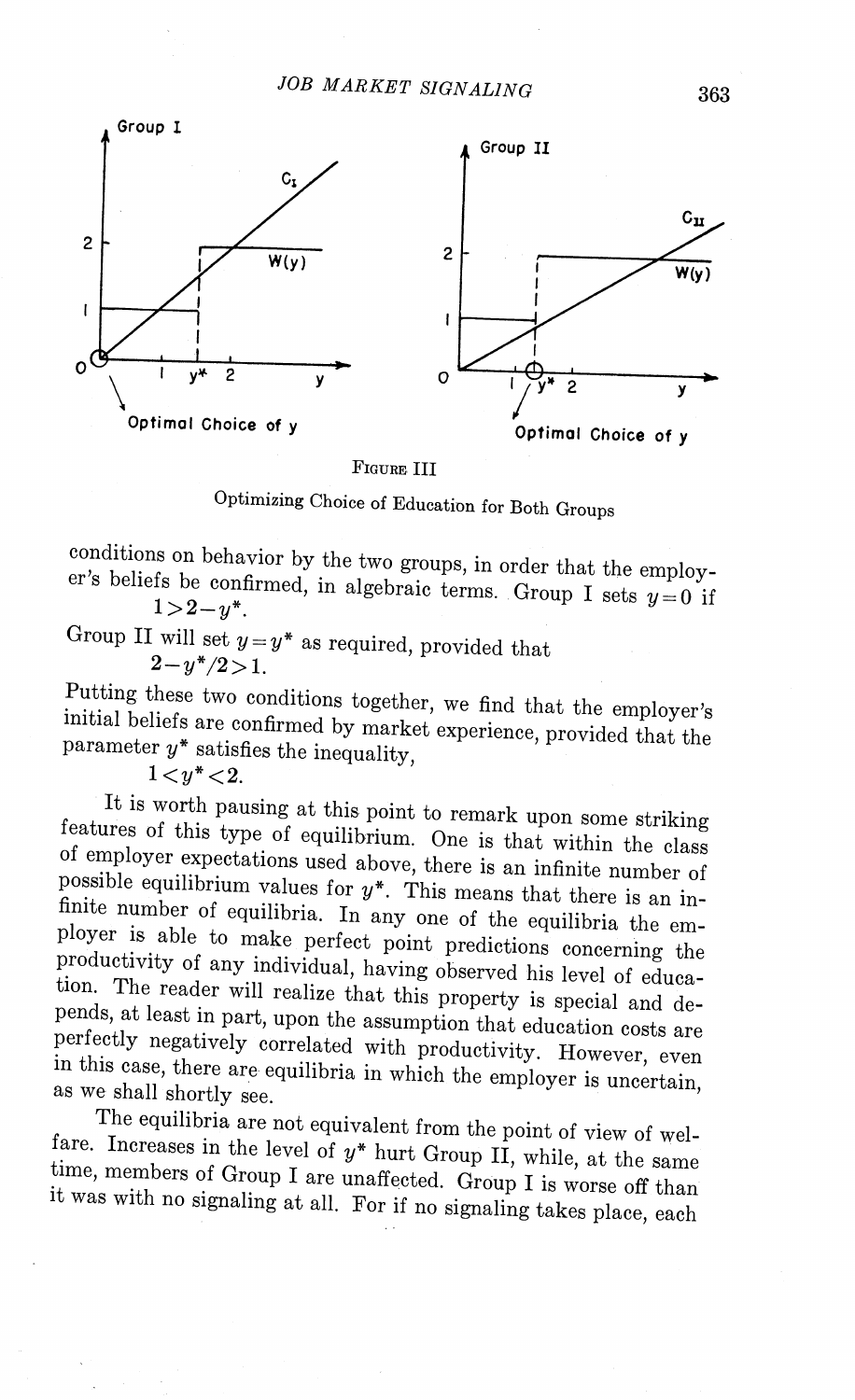person is paid his unconditional expected marginal product, which is just

 $q_1+2(1-q_1)=2-q_1$ .

Group II may also be worse off than it was with no signaling. Assume that the proportion of people in Group I is 0.5. Since  $y^*$  > 1 and the net return to the member of Group II is  $2-y^*/2$ , in equilibrium his net return must be below 1.5, the no-signaling wage. Thus, everyone would prefer a situation in which there is no signaling.

No one is acting irrationally as an individual. Coalitions might profitably form and upset the signaling equilibrium.<sup>5</sup> The initial proportions of people in the two groups  $q_1$  and  $1-q_1$  have no effect upon the equilibrium. This conclusion depends upon this assumption that the marginal product of a person in a given group does not change with numbers hired.

Given the signaling equilibrium, the education level  $y^*$ , which defines the equilibrium, is an entrance requirement or prerequisite for the high-salary job - or so it would appear from the outside. From the point of view of the individual, it is a prerequisite that has its source in a signaling game. Looked at from the outside, education might appear to be productive. It is productive for the individual, but, in this example, it does not increase his real marginal product at all.<sup>6</sup>

A sophisticated objection to the assertion that private and social returns differ might be that, in the context of our example, the social return is not really zero. We have an information problem in the society and the problem of allocating the right people to the right jobs. Education, in its capacity as a signal in the model, is helping us to do this properly. The objection is well founded. To decide how efficient or inefficient this system is, one must consider the realistic alternatives to market sorting procedures in the society.7 But notice that even within the confines of the market model, there are more or less efficient ways of getting the sorting accomplished. Increases in  $y^*$  improve the quality of the sorting not one bit. They simply use up real or psychic resources. This is

364

<sup>5.</sup> Coalitions to change the patterns of signaling are discussed in Spence, op. cit.

<sup>6.</sup> I am ignoring external benefits to education here. The assertion is simply that in the example education does not contribute to productivity. One might still claim that the social product is not zero. The signal cost function does, in principle, capture education as a consumption good, an effect that simply reduces the cost of education.

<sup>7.</sup> This question is pursued in Spence, op. cit.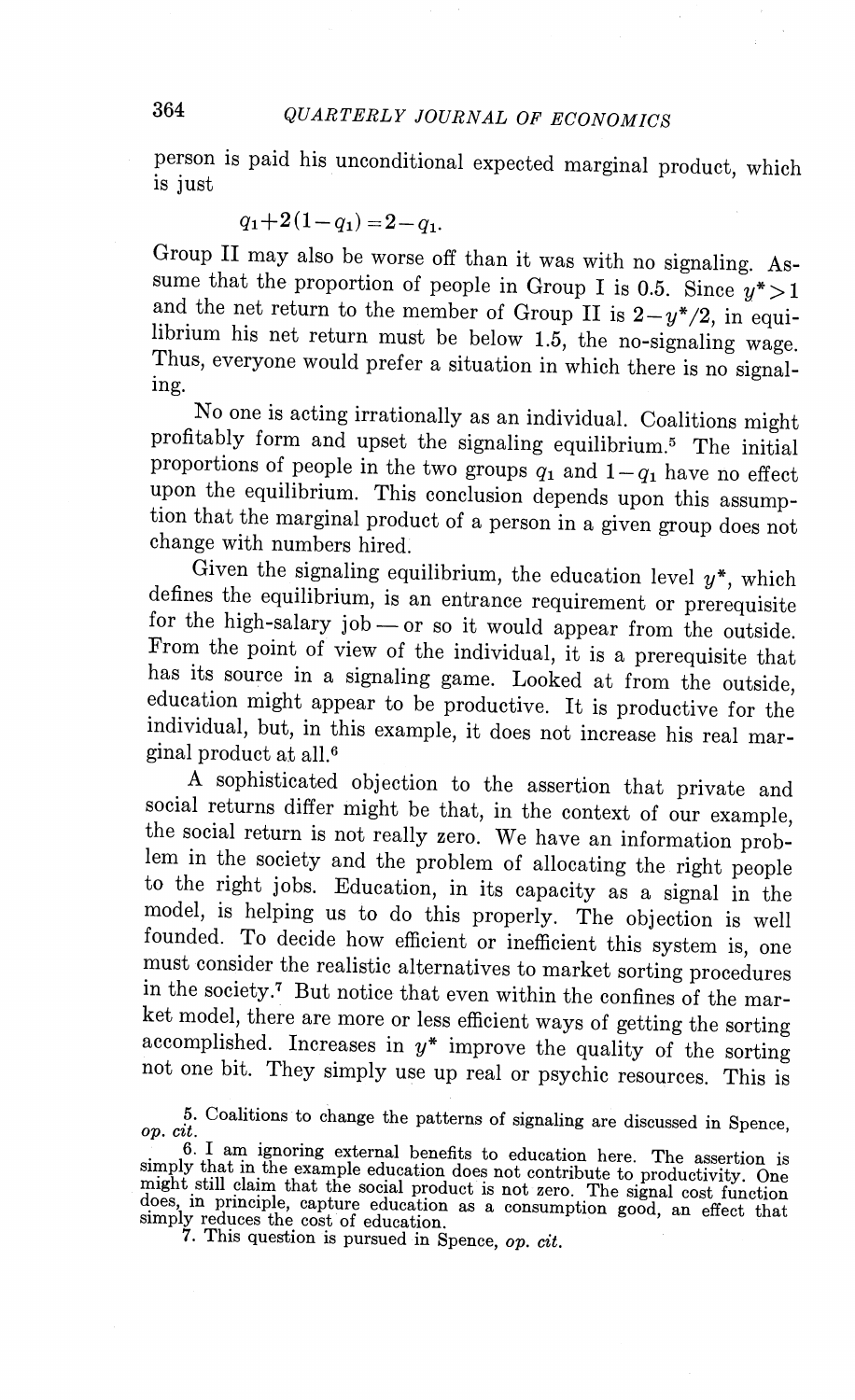just another way of saying that there are Pareto inferior signaling equilibria in the market.

It is not always the case that all groups lose due to the existence of signaling. For example, if, in the signaling equilibrium,  $y^* < 2q_1$ , then Group II would be better off when education is functioning effectively as a signal than it would be otherwise. Thus, in our example if  $q_1 > \frac{1}{2}$  so that Group II is a minority, then there exists a signaling equilibrium in which the members of Group II improve their position over the no-signaling case. Recall that the wage in the no-signaling case was a uniform  $2 - q_1$  over all groups.

We may generalize this bit of analysis slightly. Suppose that the signaling cost schedule for Group I was given by  $a_1y$  and that for Group II by  $a_2y$ .<sup>8</sup> Then with a small amount of calculation, we can show that there is a signaling equilibrium in which Group II is better off than with no signaling,<sup>9</sup> provided that

 $q_1 > a_2/a_1$ .

How small a "minority" Group II has to be to have the possibility of benefiting from signaling depends upon the ratio of the marginal signaling costs of the two groups.<sup>1</sup>

Before leaving our education signaling model, it is worth noting that there are other equilibria in the system with quite different properties. Suppose that the employer's expectations are of the following form:

If  $y < y^*$ : Group I with probability  $q_1$ ,

Group II with probability  $1-q_1$ ;

if  $u \geq y^*$ : Group II with probability 1.

As before, the only levels of  $y$  that could conceivably be selected are

8. It is assumed that  $a_2 < a_1$ .

9. Notice that the statement is that there exists a signaling equilibrium in which Group II is better off. It turns out that there always exists a signaling equilibrium in which Group II is worse off as well.

1. The calculation is straightforward. Given these signaling costs groups will make the requisite choice to confirm the employer's beliefs provided that  $1 > 2 - a_1 y^*$ and

 $2 - a_2 y^* > 1$ .

These translate easily into the following condition on  $y^*$ :

$$
\frac{1}{a_2} < y^* < \frac{1}{a_1}.
$$

Now, if Group II is to be better off for some signaling equilibrium, then  $2-\frac{a_2}{2}>2-q_1$ 

$$
a_1
$$

 $\alpha$ r

 $q_1 > \frac{a_2}{a_1}.$ 

This is what we set out to show.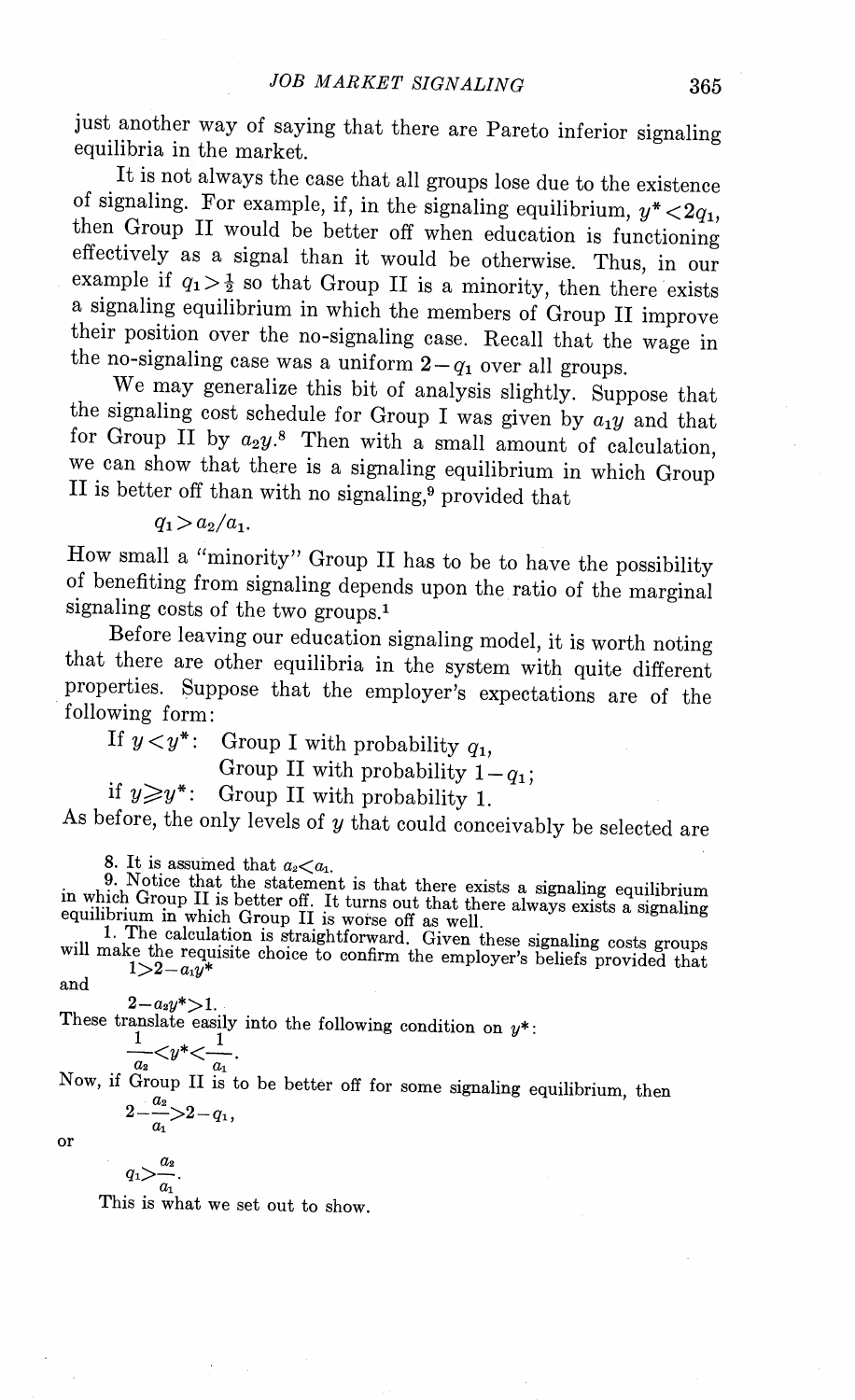

**FIGURE IV** 

Optimal Signaling Decisions for the Two Groups

 $y=0$  and  $y=y^*$ . The wage for  $y=0$  is  $2-q_1$ , while the wage for  $y = y^*$  is simply 2. From Figure IV it is easy to see that both groups rationally set  $y=0$ , provided that  $y^* > 2q_1$ . If they both do this, then the employer's beliefs are confirmed, and we have an equilibrium.

It should be noted that the employer's beliefs about the relationship between productivity and education for  $y \geq y^*$  are confirmed in a somewhat degenerate, but perfectly acceptable, sense. There are no data relating to these levels of education and hence, by logic, no disconfirming data. This is an example of a phenomenon of much wider potential importance. The employer's beliefs may drive certain groups from the market and into another labor market. We cannot capture this situation in a simple one-employer, one-market model. But when it happens, there is no experience forthcoming to the employer to cause him to alter his beliefs.<sup>2</sup>

Education conveys no information in this type of equilibrium. In fact, we have reproduced the wages and information state of the employer in the no-signaling model, as a signaling equilibrium.

Just as there exists a signaling equilibrium in which everyone sets  $y=0$ , there is also an equilibrium in which everyone sets  $y=y^*$ for some positive  $y^*$ . The requisite employer beliefs are as follows:

If  $y < y^*$ : Group I with probability 1;

if  $u \geq y^*$ : Group I with probability  $q_1$ , Group II with probability  $1-q_1$ .

2. This is discussed in detail in Spence, op.  $cit.$ 

366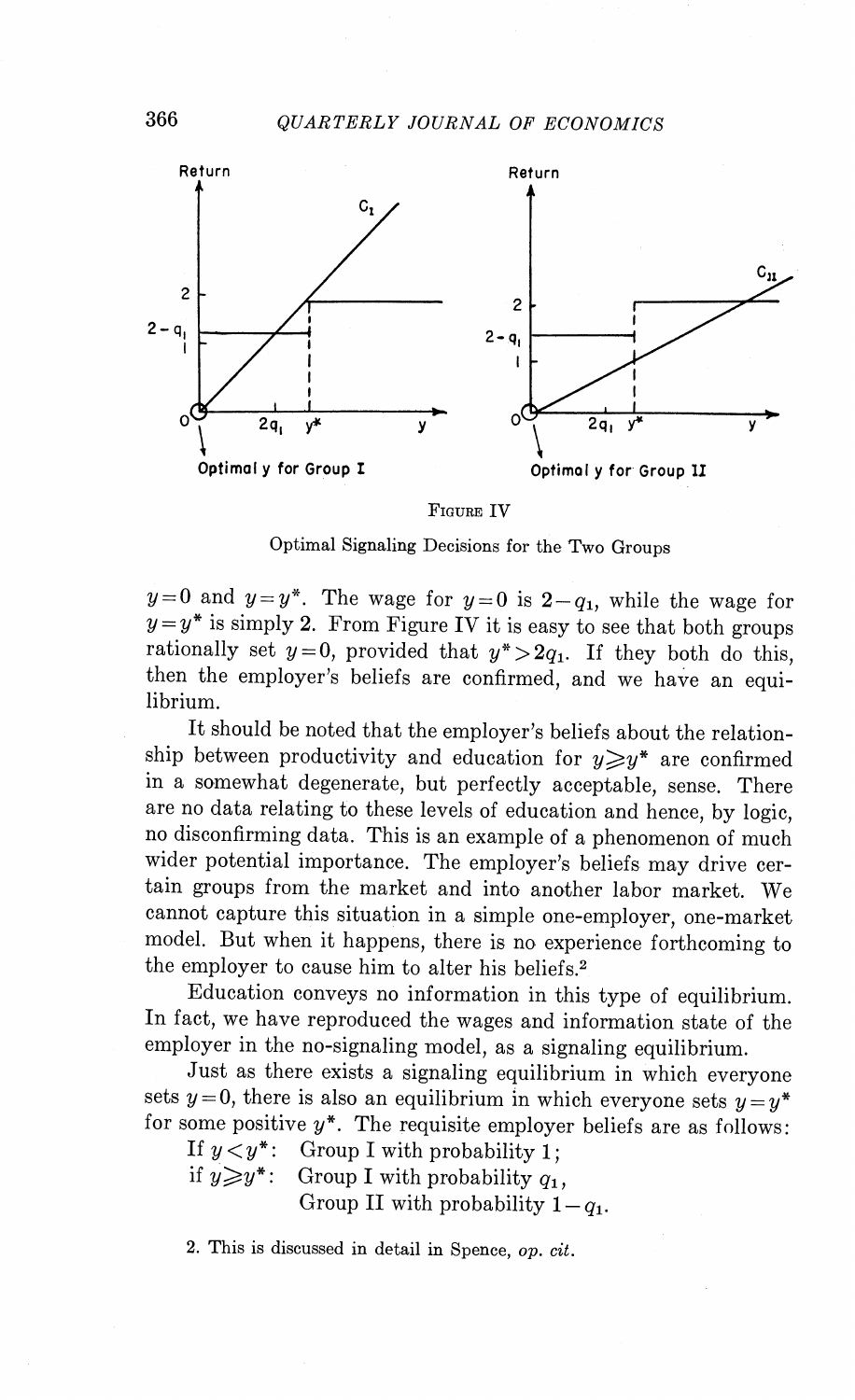Following our familiar mode of analysis, one finds that these beliefs are self-confirming in the market, provided that

 $y^*$  < 1 -  $q_1$ .

Again, the education level conveys no useful information, but in this instance individuals are rationally investing in education. If they as individuals did not invest, they would incur lower wages, and the loss would exceed the gain from not making the educational investment. The implication of this version of the signaling equilibrium is that there can be stable prerequisites for jobs that convey no information by virtue of their existence and hence serve no function.

It is interesting to note that this last possibility does not depend upon costs being correlated with productivity at all. Suppose that the signaling costs for both groups were given by the one schedule y. And suppose further that employer beliefs were as described above. Then everyone will rationally select  $y = y^*$ , provided that

$$
y^*{<}1{-}q_1.
$$

The outcome is the same. But the interesting thing is that, because of the absence of any correlation between educational costs and productivity, education could never be an effective signal, in the sense of conveying useful information, in an equilibrium in this market.

We have dwelt enough upon the specifics of this model to have observed some of the effects the signaling game may have upon the allocational functioning of the market. The numerical example is not important. The potential effects and patterns of signaling are.

An alterable characteristic like education, which is a potential signal, becomes an actual signal if the signaling costs are negatively correlated with the individual's unknown productivity. Actually, the negative correlation is a necessary but not sufficient condition for signaling to take place. To see this in the context of our model, assume that the only values  $y$  can have are one and three. That is to say, one can only get units of education in lumps. If this is true, then there is no feasible value of  $y^*$  that will make it worthwhile for Group II to acquire an education. Three units is too much, and one unit will not distinguish Group II from Group I. Therefore, effective signaling depends not only upon the negative correlation of costs and productivities, but also upon there being a "sufficient" number of signals within the appropriate cost range.<sup>3</sup>

3. In *ibid*, it is argued that many potential signals in credit and loan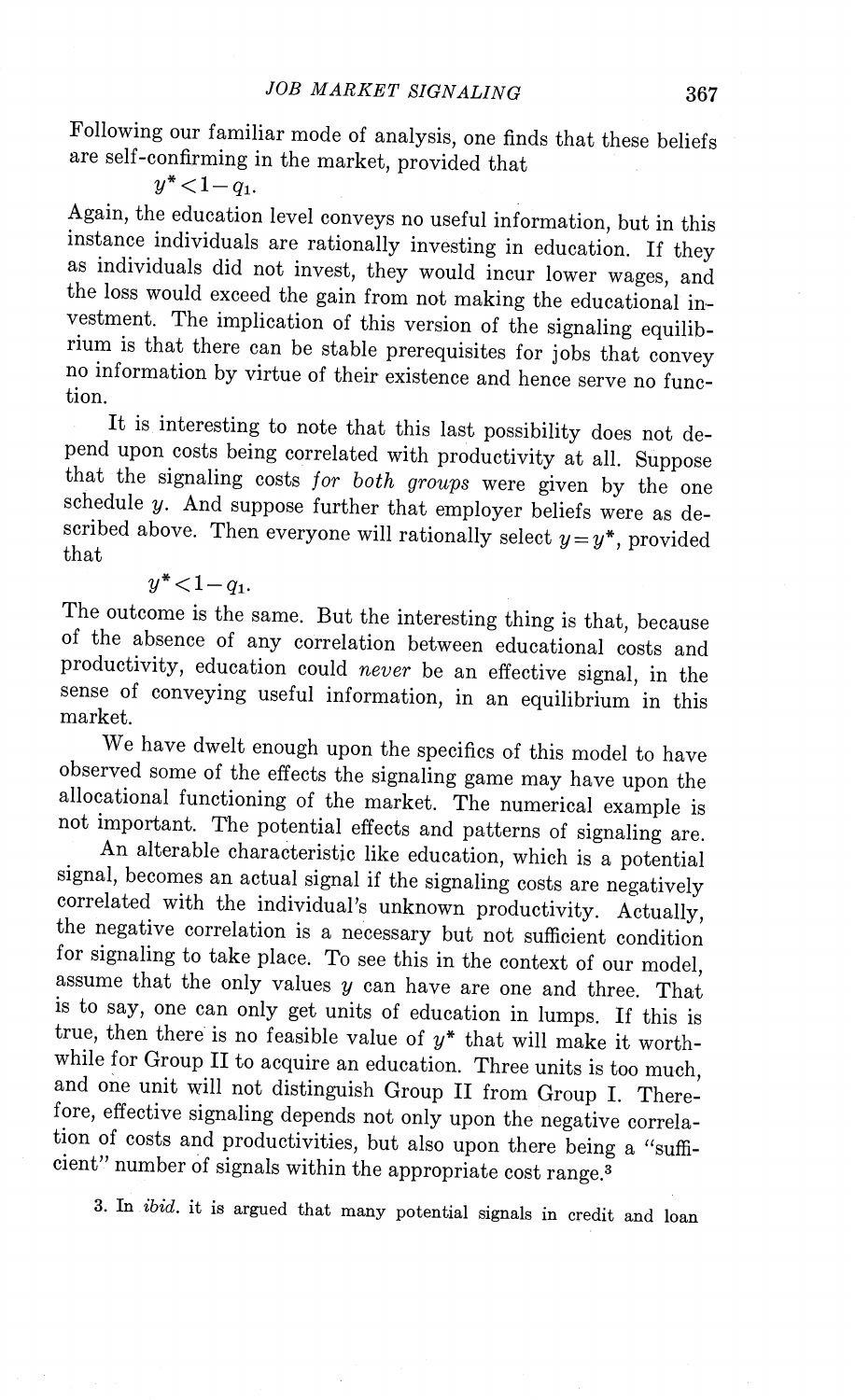An equilibrium is defined in the context of a feedback loop, in which employer expectations lead to offered wages to various levels of education, which in turn lead to investment in education by individuals. After hiring, the discovery of the actual relationships between education and productivity in the sample leads to revised expectations or beliefs. Here the cycle starts again. An equilibrium is best thought of as a set of beliefs that are confirmed or at least not contradicted by the new data at the end of the loop just described. Such beliefs will tend to persist over time as new entrants into the market flow through.

Multiple equilibria are a distinct possibility. Some may be Pareto inferior to others. Private and social returns to education diverge. Sometimes everyone loses as a result of the existence of signaling. In other situations some gain, while others lose. Systematic overinvestment in education is a distinct possibility because of the element of arbitrariness in the equilibrium configuration of the market. In the context of atomistic behavior (which we have assumed thus far) everyone is reacting rationally to the market situation. Information is passed to the employer through the educational signal. In some of our examples it was perfect information. In other cases this is not so. There will be random variation in signaling costs that prevent the employer from distinguishing perfectly among individuals of varying productive capabilities.

In our examples, education was measured by a scalar quantity. With no basic adjustment in the conceptual apparatus, we can think of education as a multidimensional quantity: years of education, institution attended, grades, recommendations and so on. Similarly, it is not necessary to think in terms of two groups of people. There may be many groups, or even a continuum of people: some suited to certain kinds of work, others suited to other kinds. Nor need education be strictly unproductive. However, if it is too productive relative to the costs, everyone will invest heavily in education, and education may cease to have a signaling function.

## 6. THE INFORMATIONAL IMPACT OF INDICES

In the educational signaling model we avoided considering any observable characteristics other than education. In that model education was a signal. Here we consider what role, if any, is played

markets effectively become indices because the "signaling" costs swamp the gains, so that characteristics that could be manipulated in fact are not. House ownership is an example of a potential signal that, in the context market, fails on this criterion and hence becomes an index.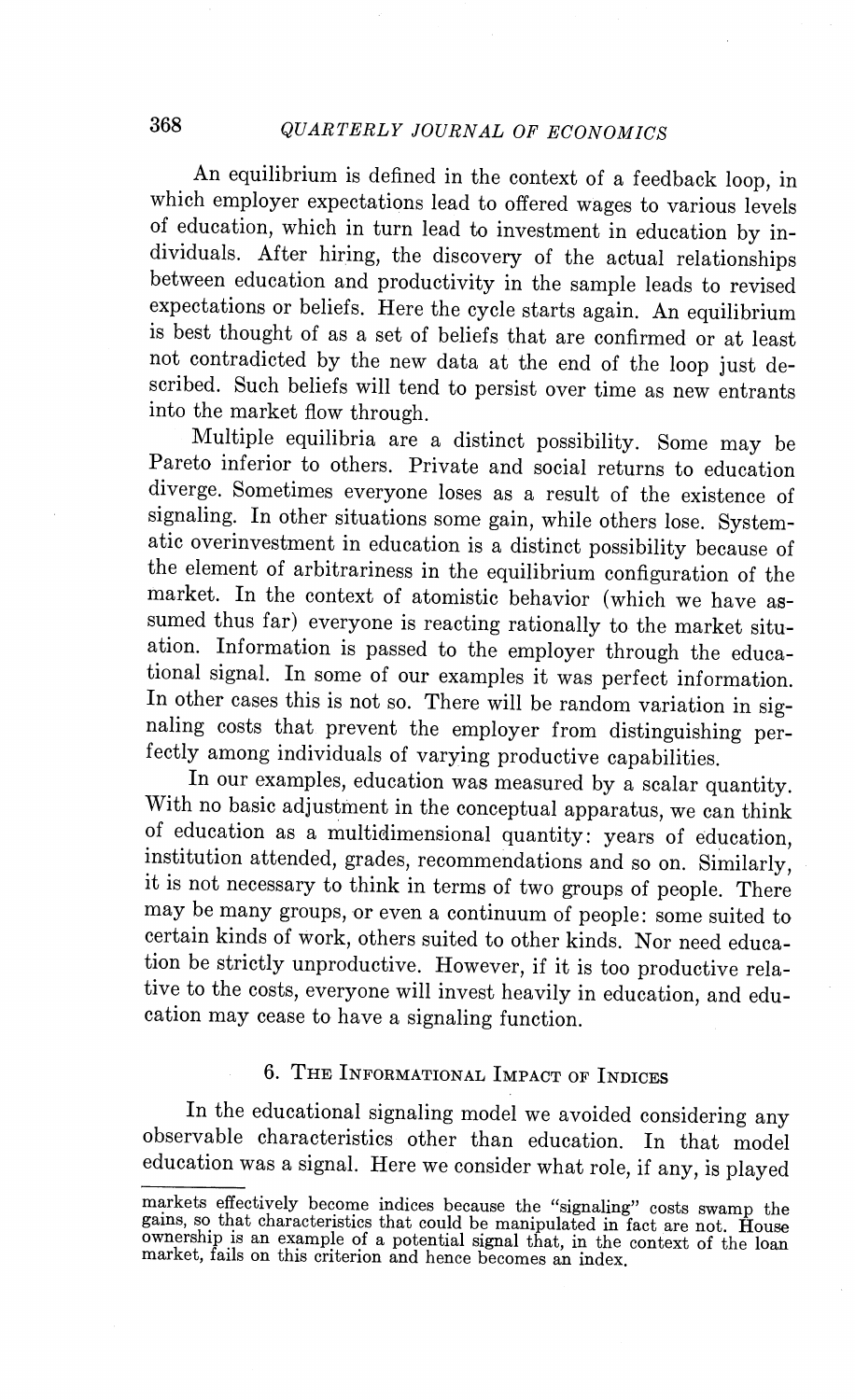by indices. For concreteness I shall use sex as the example. But just as education can stand for any set of observable, alterable characteristics in the first model, sex can stand for observable, unalterable ones here. The reader may wish to think in terms of race, nationality, size, or in terms of criminal or police records and service records. The latter is potentially public information about a person's history and is, of course, unalterable when viewed retrospectively from the present.<sup>4</sup>

Let us assume that there are two groups, men and women. I shall refer to these groups as  $W$  and  $M$ . Within each group the distribution of productive capabilities and the incidence of signaling costs are the same. Thus, within  $M$  the proportion of people with productivity one and signaling (education) costs of  $y$  is  $q_1$ . The remainder have productivity two and signaling costs  $y/2$ . The same is true for group  $W$ . Here  $m$  is the proportion of men in the overall population of job applicants.

| TABLE IV |  |  |                   |  |  |  |  |
|----------|--|--|-------------------|--|--|--|--|
|          |  |  | DATA OF THE MODEL |  |  |  |  |

| Race | Productivity | Education<br>costs | Proportion<br>within group | Proportion of<br>total population |
|------|--------------|--------------------|----------------------------|-----------------------------------|
| W    | 2            | υ                  | $q_{1}$                    | $q_1(1-m)$                        |
| W    |              | y/2                | $1 - q_1$                  | $(1-q_1)(1-m)$                    |
| M    |              | y                  | $q_{1}$                    | $q_1m$                            |
| М    |              | y/2                | $1 - q_1$                  | $(1-q_1)m$                        |

Given the assumptions the central question is, "how could sex have an informational impact on the market?" The next few paragraphs are devoted to arguing that indices do have a potential impact and to explaining why this is true. We begin by noting that, under the assumptions, the conditional probability that a person drawn at random from the population has a productivity of two, given that he is a man (or she is a woman), is the same as the unconditional probability that his productivity is two. Sex and productivity are uncorrelated in the population. Therefore, by itself, sex could never tell the employer anything about productivity.

We are forced to the conclusion that if sex is to have any informational impact, it must be through its interaction with the educational signaling mechanism. But here again we run up against an initially puzzling symmetry. Under the assumptions, men and women of equal productivity have the same signaling (education)

4. It is, or ought to be, the subject of policy decisions as well.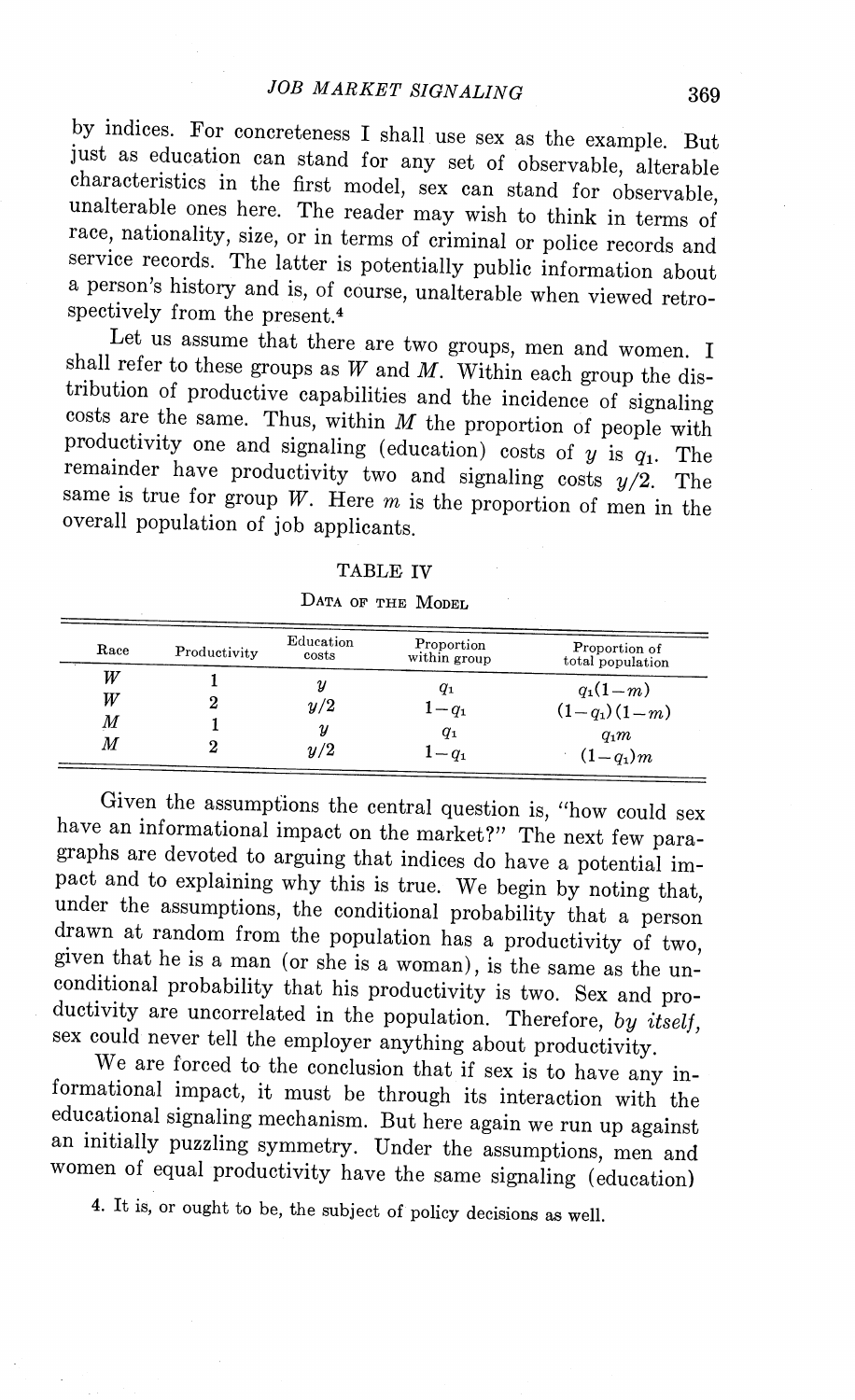#### 370 QUARTERLY JOURNAL OF ECONOMICS

costs. It is a general maxim in economics that people with the same preferences and opportunity sets will make similar decisions and end up in similar situations. We may assume that people maximize their income net of signaling costs so that their preferences are the same. And since signaling costs are the same, it would appear that their opportunity sets are the same. Hence, again we appear to be driven to the conclusion that sex can have no informational impact. But the conclusion is wrong, for an interesting reason.

The opportunity sets of men and women of comparable productivity are not necessarily the same. To see this, let us step back to the simple educational signaling model. There are externalities in that model. One person's signaling strategy or decision affects the market data obtained by the employer, which in turn affect the employer's conditional probabilities. These determine the offered wages to various levels of education and hence of rates of return on education for the next group in the job market. The same mechanism applies here, with a notable modification. If employers' distributions are conditional on sex as well as education, then the external impacts of a man's signaling decision are felt only by other men. The same holds for women.

If at some point in time men and women are not investing in education in the same ways, then the returns to education for men and women will be different in the next round. In short, their opportunity sets differ. In what follows, we demonstrate rigorously that this sort of situation can persist in an equilibrium. The important point, however, is that there are externalities implicit in the fact that an individual is treated as the average member of the group of people who look the same and that, as a result, and in spite of an apparent sameness the opportunity sets facing two or more groups that are visibly distinguishable may in fact be different.

The employer now has two potential signals to consider: education and sex. At the start he does not know whether either education or sex will be correlated with productivity. Uninformative potential signals or indices are discarded in the course of reaching an equilibrium. As before we must guess at an equilibrium form for the employer's expectations and then verify that these beliefs can be self-confirming via the market informational feedback mechanisms. We will try beliefs on the following form.

If W and  $y < y^*$ <sub>W</sub>, productivity = 1 with probability 1.

If W and  $y \geq y^*$ <sub>W</sub>, productivity = 2 with probability 1.

If M and  $y < y^*$ <sub>M</sub>, productivity = 1 with probability 1.

If M and  $y \ge y^*$ <sub>M</sub>, productivity = 2 with probability 1.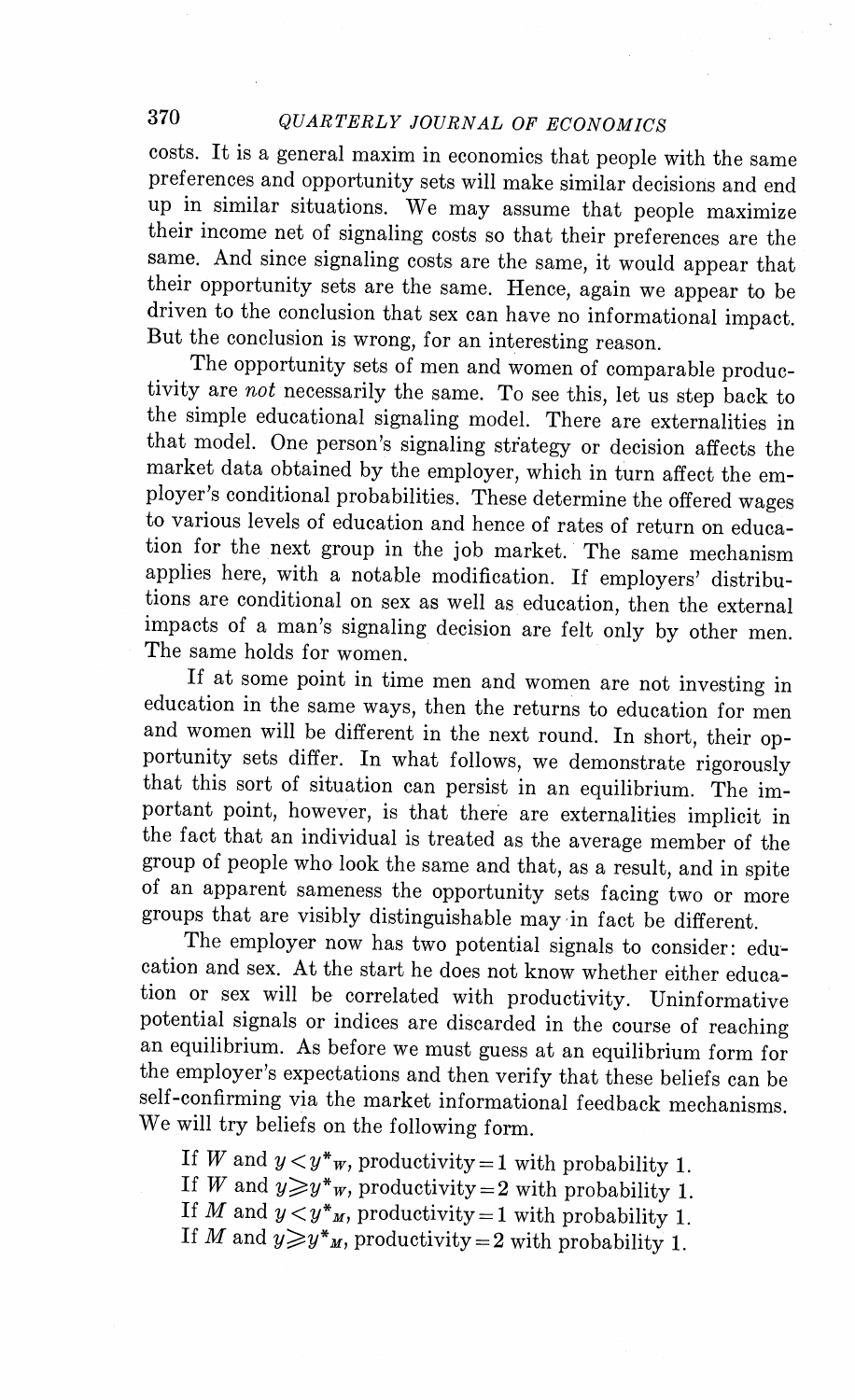

Offered Wages to  $W$  and  $M$ 

These lead to offered wage schedules  $W_w(y)$  and  $W_w(y)$  as shown in Figure V.

Because groups  $W$  and  $M$  are distinguishable to the employer, their offered wages are not connected at the level of employer expectations. Applying the reasoning used in the straightforward educational signaling model, we find that the required equilibrium conditions on  $y^*$ <sub>*w*</sub> and  $y^*$ <sub>*M*</sub> are

and

 $1 < y^*$ <sub>M</sub> $<$ 2.

 $1 \lt y^*$ <sub>W</sub> $\lt 2$ 

No logical condition requires that  $y^*$ <sub>*w*</sub> equals  $y^*$ <sub>*M*</sub> in an equilibrium.

Essentially we simply have the educational signaling model iterated twice. Because sex is observable, the employer can make his conditional probability assessments depend upon sex as well as education. This has the effect of making signaling interdependencies between two groups,  $W$  and  $M$ , nonexistent. They settle into signaling equilibrium configurations in the market independently of each other. But in the first model there was not one equilibrium, there were many. Therefore, there is at least the logical possibility that men and women will settle into *different* stable signaling equilibria in the market and stay there.

As we noted earlier, the signaling equilibria are not equivalent from the point of view of social welfare. The higher that  $y^*$ <sub>W</sub> (or  $y^*$ <sub>M</sub>) is, the worse off is the relevant group or, more accurately, the high-productivity portion of the group. One example of an asymmetrical equilibrium would be given by  $y^*_{M} = 1.1$  and  $y^*_{M} = 1.9$ . In this case high-productivity women have to spend more on education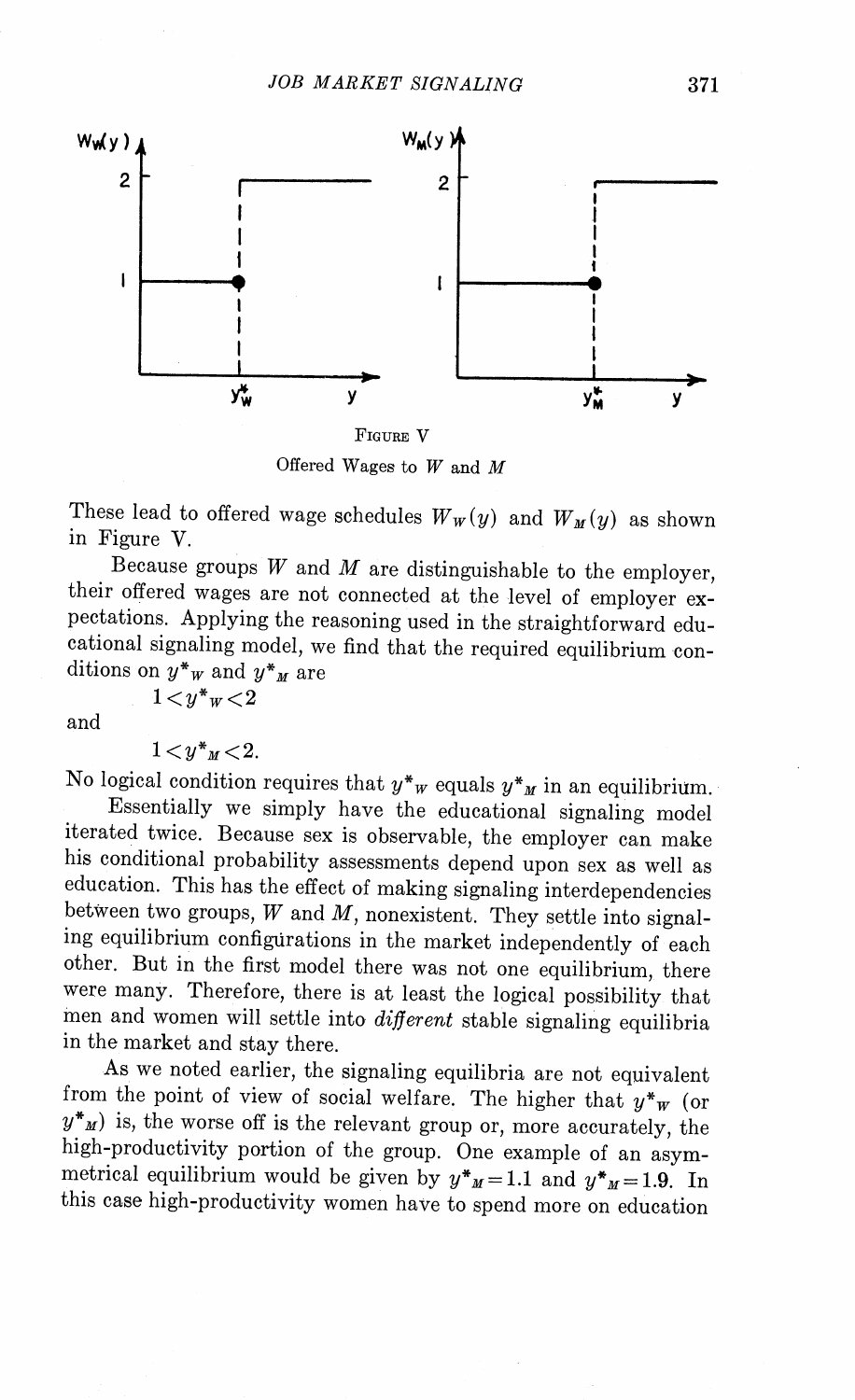

Market Equilibrium with Sex as an Index

and have less left over to consume in order to convince the employer that they are in the high-productivity group.

Notice that the proportions of high- and low-productivity people in each group do not affect the signaling equilibrium in the market. Hence, our initial assumption that the groups were identical with respect to the distribution of productive characteristics and the incidence of signaling costs was superfluous. More accurately, it was superfluous with respect to this type of equilibrium. As we saw in the educational signaling model, there are other types of equilibrium in which the proportions matter.

Since from an equilibrium point of view men and women really are independent, they might settle into different types of equilibrium. Thus, we might have men signaling  $y = y^* y = 1.1$  if they are also in the higher productivity group, while other men set  $y=0$ . On the other hand, we may find that all women set  $y=0$ . In this case all women would be paid  $2-q_1$ , and the upper signaling cutoff point  $y^*$ <sub>M</sub> would have to be greater than 2q<sub>1</sub>. Notice that all women, including lower productivity women, would be paid more than lowproductivity men in this situation.<sup>5</sup> High-productivity women would, of course, be hurt in terms of wages received. It is conceivable, however, that returns net of signaling would be higher for women with productivity of two. In other words, it is possible that

 $2 - q_1 > w - y^*_{M/2}.$ 

5. I have not assumed that employers are prejudiced. If they are, this differential could be wiped out. Perhaps more interestingly laws prohibiting wage discrimination, if enforced, would also wipe it out.

372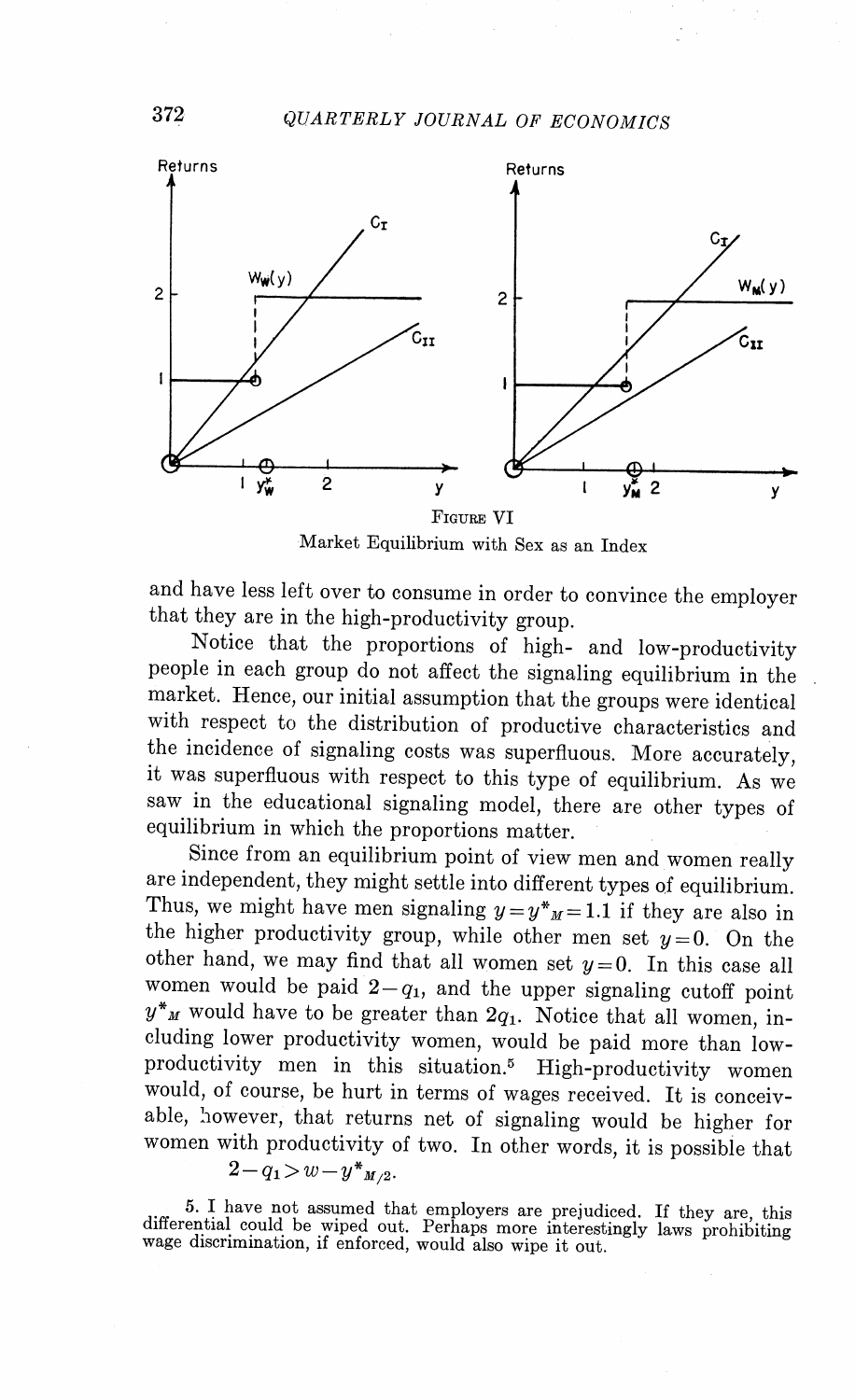

**FIGURE VII** 

Another Equilibrium Configuration in the Market

This will occur when

 $2q_1 < y^*_{M}.$ 

Looking at this situation from outside, one might conclude that women receive lower wages than some men because of a lack of education, which keeps their productivity down. One might then go looking outside the job market for the explanation for the lack of education. In this model the analysis just suggested would be wrong. The source of the signaling and wage differentials is in the informational structure of the market itself.<sup>6</sup>

Because of the independence of the two groups,  $M$  and  $W$ , at the level of signaling, we can generate many different possible equilibrium configurations by taking any of the educational signaling equilibria in our first model and assigning it to  $W$  and then taking any education equilibrium and assigning it to  $M$ . However, an exhaustive listing of the possibilities seems pointless at this stage.

We have here the possibility of arbitrary differences in the equilibrium signaling configurations of two or more distinct groups. Some of them may be at a disadvantage relative to the others. Subsets of one may be at a disadvantage to comparable subsets of the others. Since the mechanism that generates the equilibrium is a feedback loop, we might, following Myrdal and others, wish to refer to the situation of the disadvantaged group as a vicious cycle, albeit it an informationally based one. I prefer to refer to the situ-

6. Differential signaling costs over groups are an important possibility pursued in Spence, op. cit.